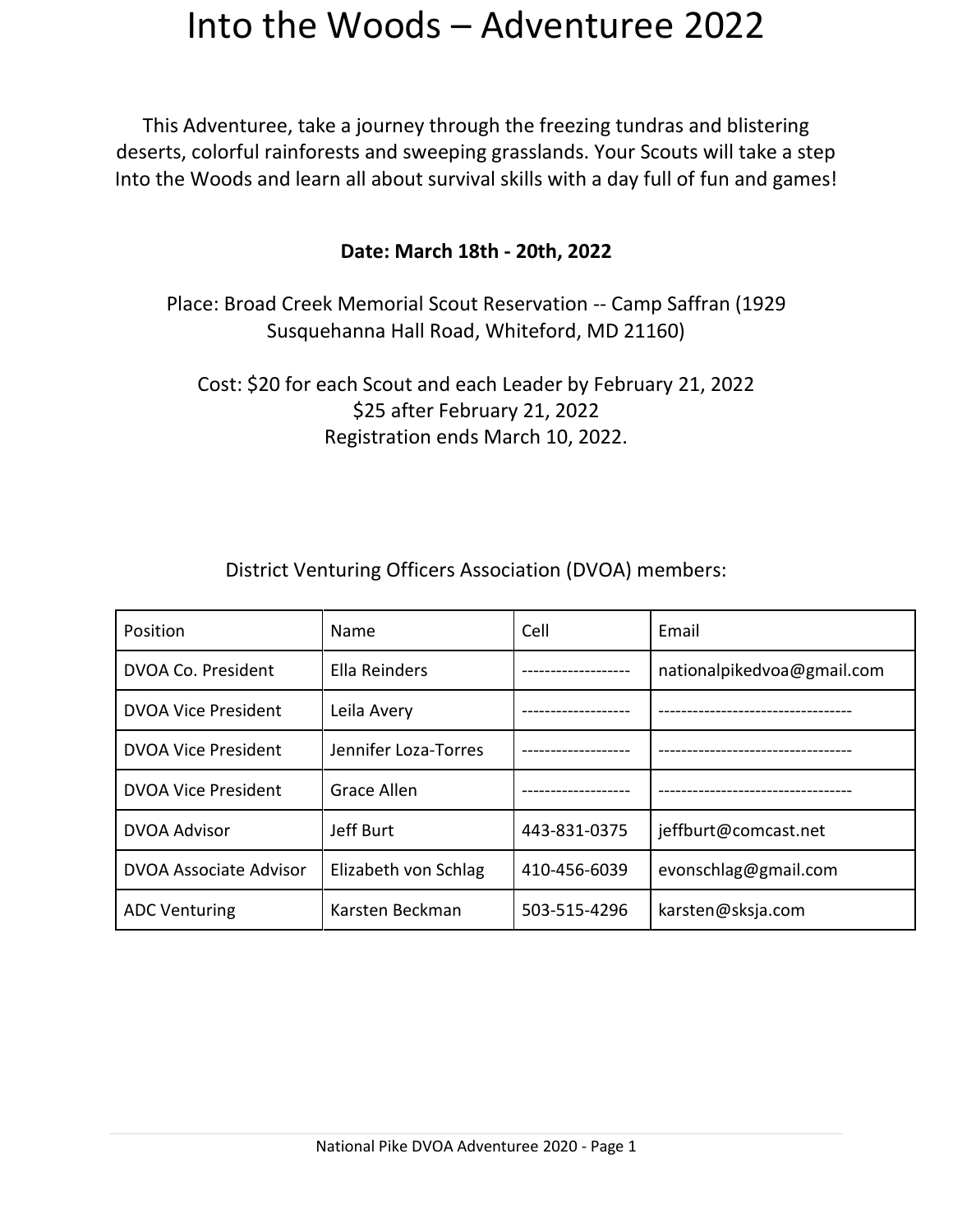# Table of Contents:

- A. Registration Information
- B. General Information
- C. Program / Activities
- D. Campsite Protocol
- E. Safe Scouting
- F. Appendices
	- 1. Emergency Procedures
	- 2. Campfire Participation Form
	- 3. Clean Up Duties Form
	- 4. Evaluation Form
	- 5. Merit Badge Information
	- 6. Unit Registration Form (Roster)
- G. Emergency personnel (Camp Rangers) will be on site
- H. Medical contact information will be provided during check-in Friday evening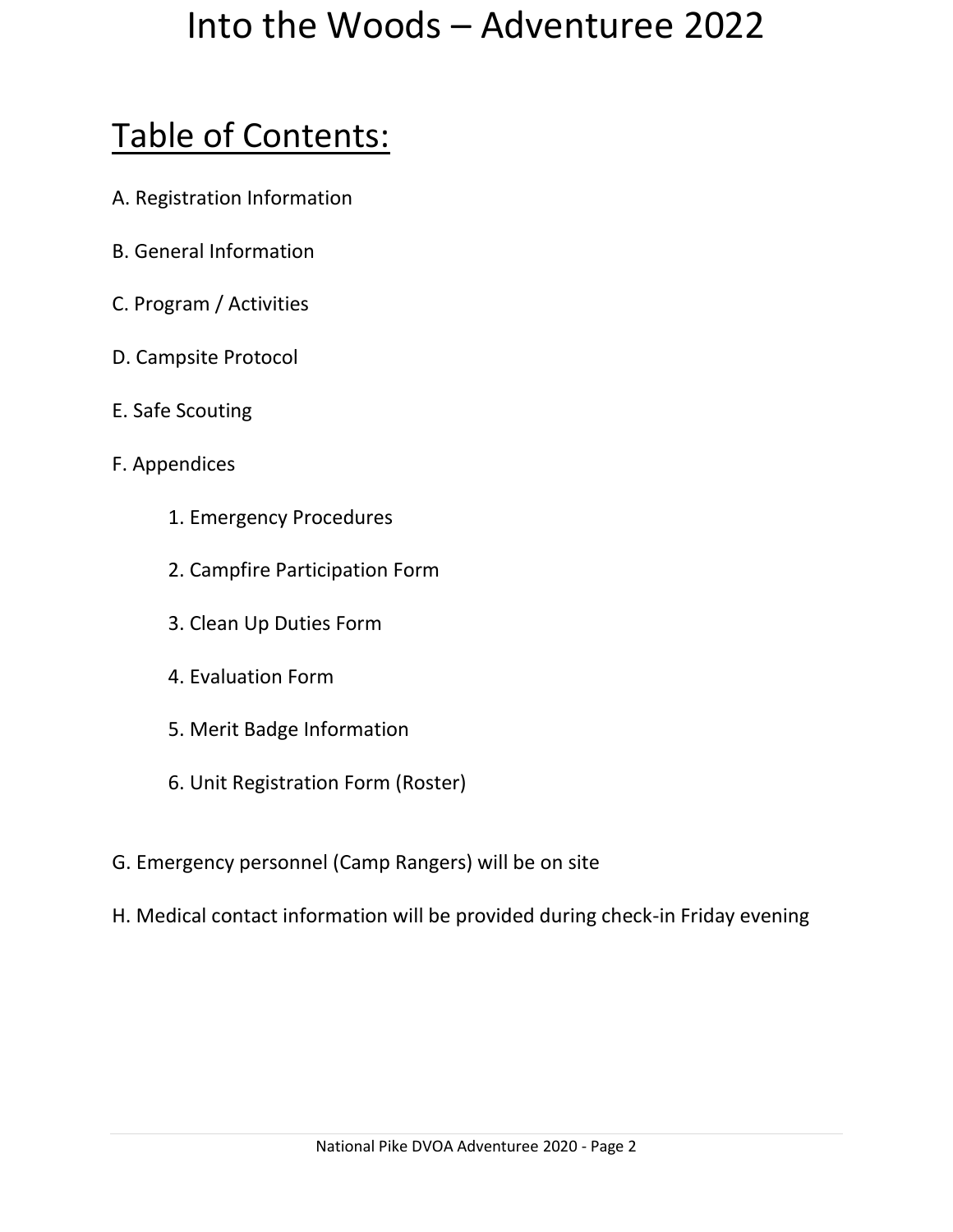# A. Registration Information

✓ Patches: Every registered Youth and Adult will receive a patch. A limited number of additional patches will be available.

 $\sqrt{\ }$  Membership: All participants must be a registered as a Scouts BSA member, Venturer, or Sea Scout.

 $\sqrt{\ }$  Roster: Every unit needs to fill out the attached roster (see last page). It should include the names of all the Scouts and Leaders attending and contact number(s) for Unit leader.

✓ Medical Forms: As with all Scouting events, the Adventuree requires that each Troop have Class A and B medical forms in their possession for all Scouts and Adults attending the event. Each Troop is expected to bring a binder or folder containing these forms in the unlikely event that medical care required is beyond basic first aid. The Troops will hold on to their own medical forms.

✓ Pre-Registration: Registration is open on DoubleKnot. Once you have signed up, you will receive a copy of your own Leader's Guide.You can add more participants (youth or adult) up to the time of the event. Camping assignments will be determined in the order in which registrations are received (first come, first campsite choice). There are no refunds.

✓ Registration: Upon arriving on Friday, your Senior Patrol Leader will need to bring with them to registration:

- o Two copies of your Unit Roster/Troop Registration
- o Medical Forms (maintain possession of the medical forms)
- o Campfire Participation Form

 $\sqrt{2}$  Merit Badges: The merit badges offered can be seen on appendix  $\cdots$  To sign up for merit badges, fill out the google form using this link:

Those who register by the early bird registration date will have a better chance of receiving their requested merit badge slot.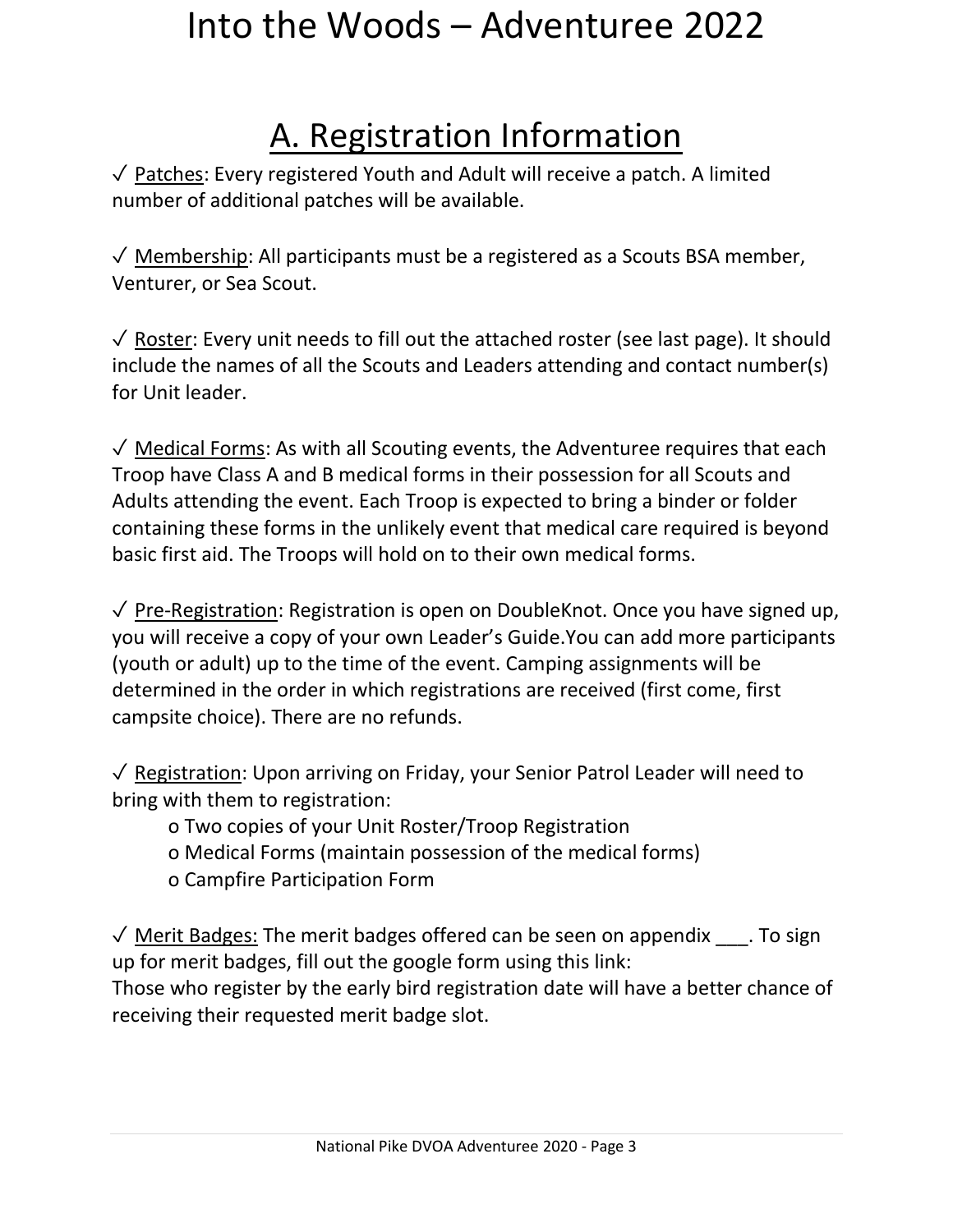#### B. Schedule

#### **Friday:**

5:00 PM - Staff Arrival 6:00 PM - Site Open For Unit Arrivals and Registration 6:00 - 9:00 PM - Unit Registration and Troop Campsite Setup 9:30 - 10:00 PM - SPL/ Leaders Orientation 10:00 - 11:00 PM **-** Staff meeting 11:00 PM - Lights Out

#### **Saturday:**

6:00 AM - Rise and Shine 6:00 – 7:30 AM - Breakfast at Campsite/ Staff in Dining Hall 7:30 – 7:45 AM - Opening Flag and Morning Announcements 8:00 – 11:45 AM - Morning Station Rotations and Merit Badges 10:00 AM - Adult Chopped Competition Meeting - OA Pavillion 11:45 - 12:45 PM - Troops - Lunch at Campsite/(Staff in Dining Hall) 12:30 - 4:30 PM OA Brotherhood Conversions (Nature Lodge) 1:00 - 5:00 PM - Afternoon Station Rotations and Merit Badges 4:30 - 5:15 PM - OA Brotherhood Ceremony 5:00 - 5:15 PM - Closing Flags and Evening Announcements 5:30 - 5:45 PM - Adult Bake-off Judging - OA Pavillion 6:00 – 7:00 PM - Troop Dinner at Campsite (Staff in Dining hall) 7:00 – 8:15 PM Meet the Crews (Dining Hall) \*\***New for 2020\*\*** 8:30 – 9:30 PM - Campfire OA Callout 10:00 – 11:00 PM - Staff Meeting at Dining Hall 11:00 PM - Lights Out

#### **Sunday:**

6:00 AM - Rise and Shine and Breakfast

8:00 AM - Morning Assembly and Announcements / Awards

8:30 AM - Interfaith Worship Service

9:00 AM - Clean Up Duties and Check Out

10:00 AM - Depart Camp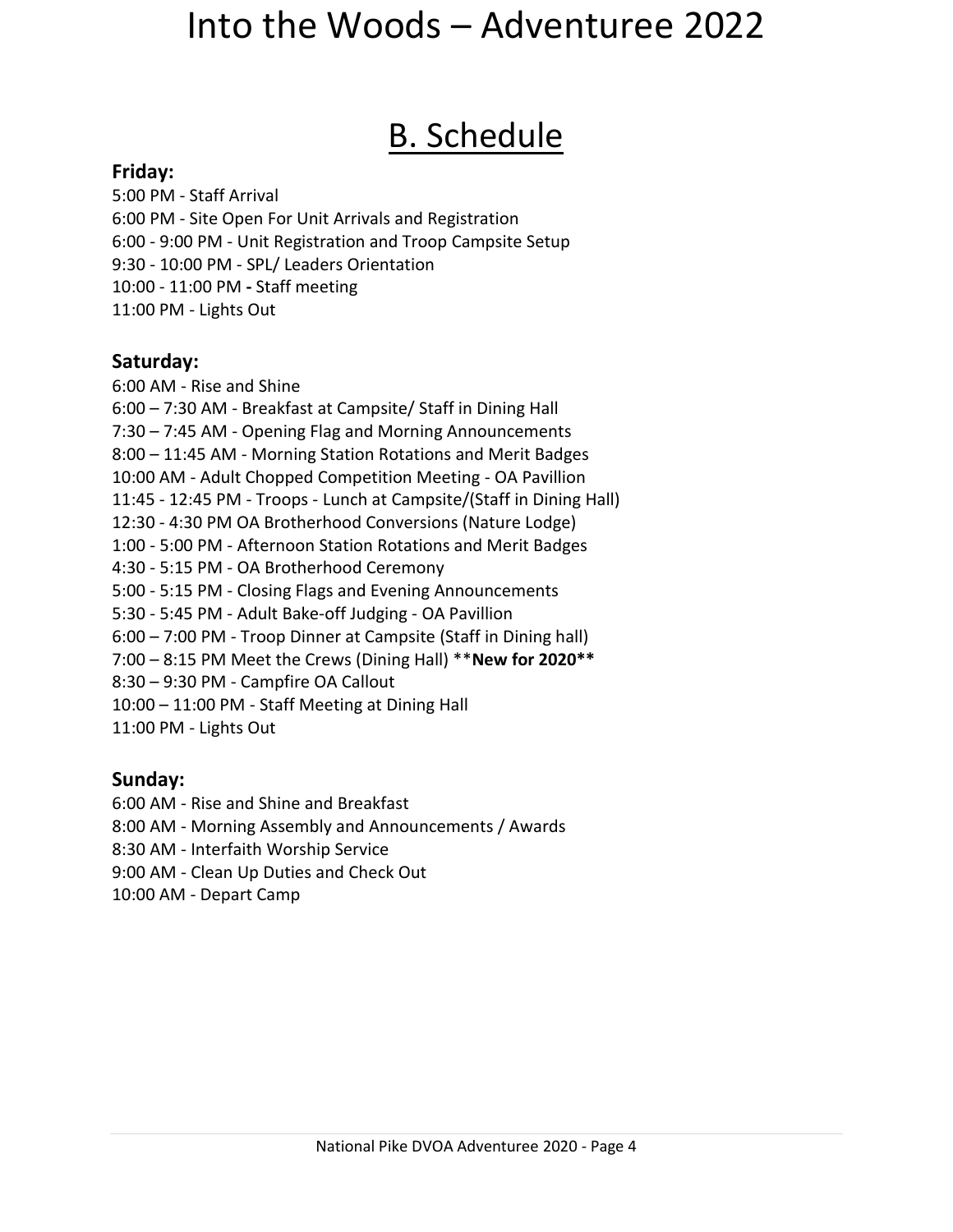# C. Program / Activities

✓ SPL/Leaders Meeting: This will be a mandatory meeting on Friday night to review the schedule, announce changes, and distribute schedules for the following days' activities. It is expected that the SPL or Crew President and Scoutmaster or Crew Advisor attend the meeting from each Troop, Crew, or Ship. A youth and adult must be present!

✓ Saturday's Activities: Follow the rules at all times: SAFETY COMES FIRST! Scouts should carry at least one full bottle of water and rain gear. Scouts should wear sturdy shoes or hiking boots, with no open-toed shoes. Unit leaders, please address the proper attire to your Scouts. Weather is unpredictable! Each station will be equipped with a schedule and walkie talkie. The schedules at the stations will have additional information on them, including location and contact information for a DVOA member at all times.

✓ Saturday Campfire: The campfire on Saturday night will require contributions of skits and/or songs from all participating Troops or Crews. Each Troop will need to turn in a copy of a Skit or Song by dinner Saturday at the latest. A flag lowering ceremony will be held before dinner Saturday night.

✓ Interfaith Worship Service: On Sunday, there will be an interfaith worship service before you pack up. It will be held at the chapel and will be about 10 minutes.

 $\sqrt{\ }$  Clean Up: Every unit will be responsible for cleaning up their campsite on Sunday and being respectful of the camp throughout the weekend. IN ADDITION, every unit will also be assigned other clean up duty to do somewhere in camp. The assignments will be passed out at the leaders meeting Friday night.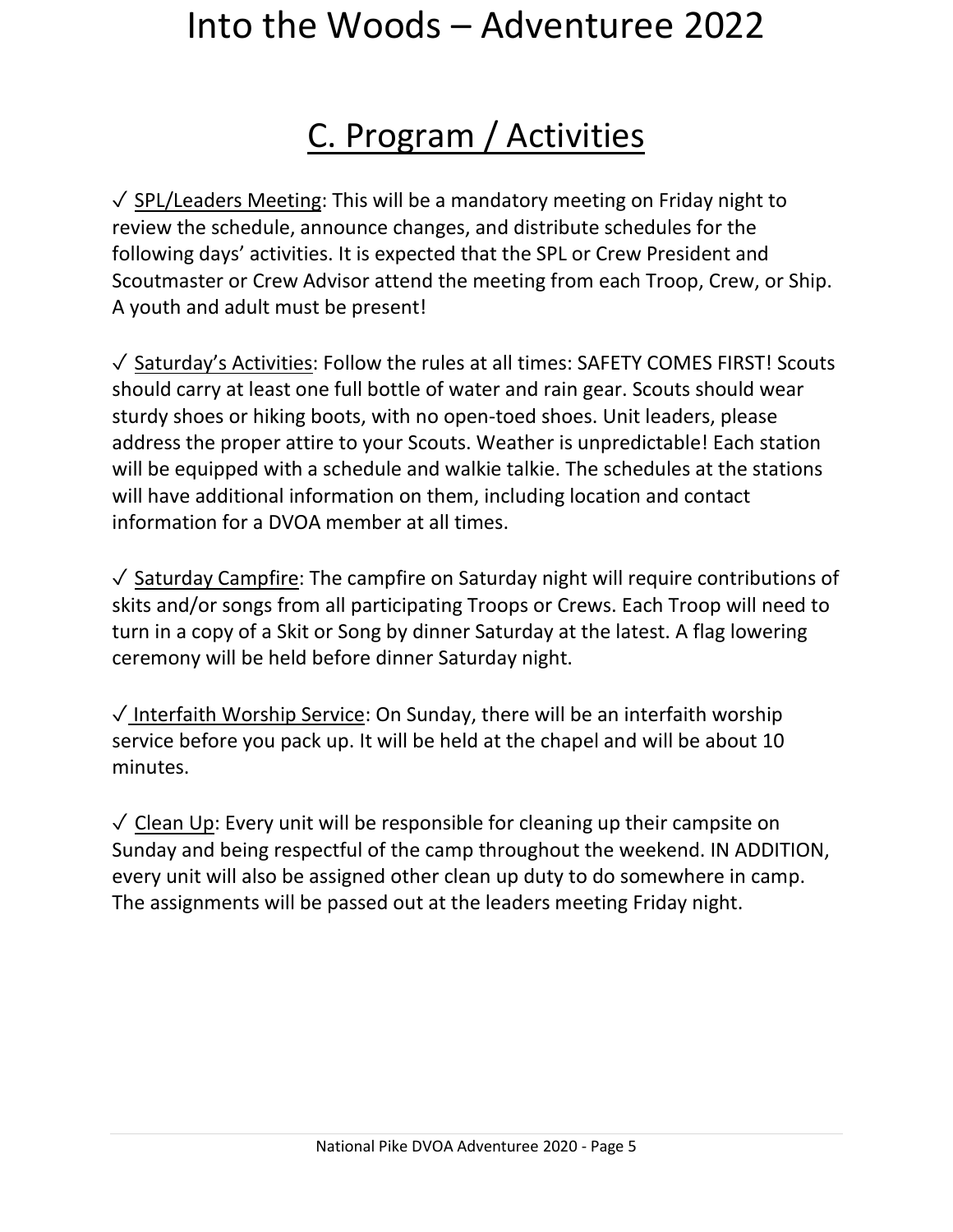### D. Campsite Protocol

 $\sqrt{\ }$  Troop Rotation: Schedules will be provided at Check-In. Each station will be equipped with a walkie-talkie and a more detailed schedule with all the contact information for DVOA youth members and DVOA advisors.

✓ Off Limit Areas: Certain areas are reserved for the staff. These areas include other campsites and activity areas, as well as cabins. Otherwise, the Troops are free to roam throughout Camp Saffron. Thank you.

 $\sqrt{\ }$  Leaving the Grounds: No Scouts or adults will be allowed to leave the Adventuree without first notifying their Scoutmaster/ Unit adult Leader and the Adventuree Administration Staff.

✓ Cooking: Liquid fuel and compressed gas stoves may be used in accordance with BSA policy. Scoutmasters are responsible for storage of liquid fuel in the campsite area. Charcoal may also be used, but you need to bring your own. Bring a metal container to burn the charcoal and all fires need to be in an existing fire ring.

 $\sqrt{\frac{1}{1}}$  Unit Leadership: The Scoutmaster is the on-site leader responsible for the unit. If for any reason the Scoutmaster must leave the Adventuree, a replacement must be found prior to departure and the Adventuree Administration Staff notified of the change.

 $\sqrt{2}$  Camp Setup: Troop cooking is in effect. Troops must bring their own food, camping, and cooking supplies and gear. Troops will be prepared to eat all meals at their campsite. Troops will have limited wooded cover at their campsites, but the activity areas are mostly open areas. Please plan accordingly to ensure that your Scouts are protected from the sun and rain.

 $\sqrt{2}$  Rosters: Rosters should be made out in duplicate. One copy is to be given to the DVOA and the second to be kept with the Unit.

✓ Uniform: The Scout uniform is designed for outdoor wear and will be the uniform of the Adventuree. The Field ( Class "A") uniform will be worn for all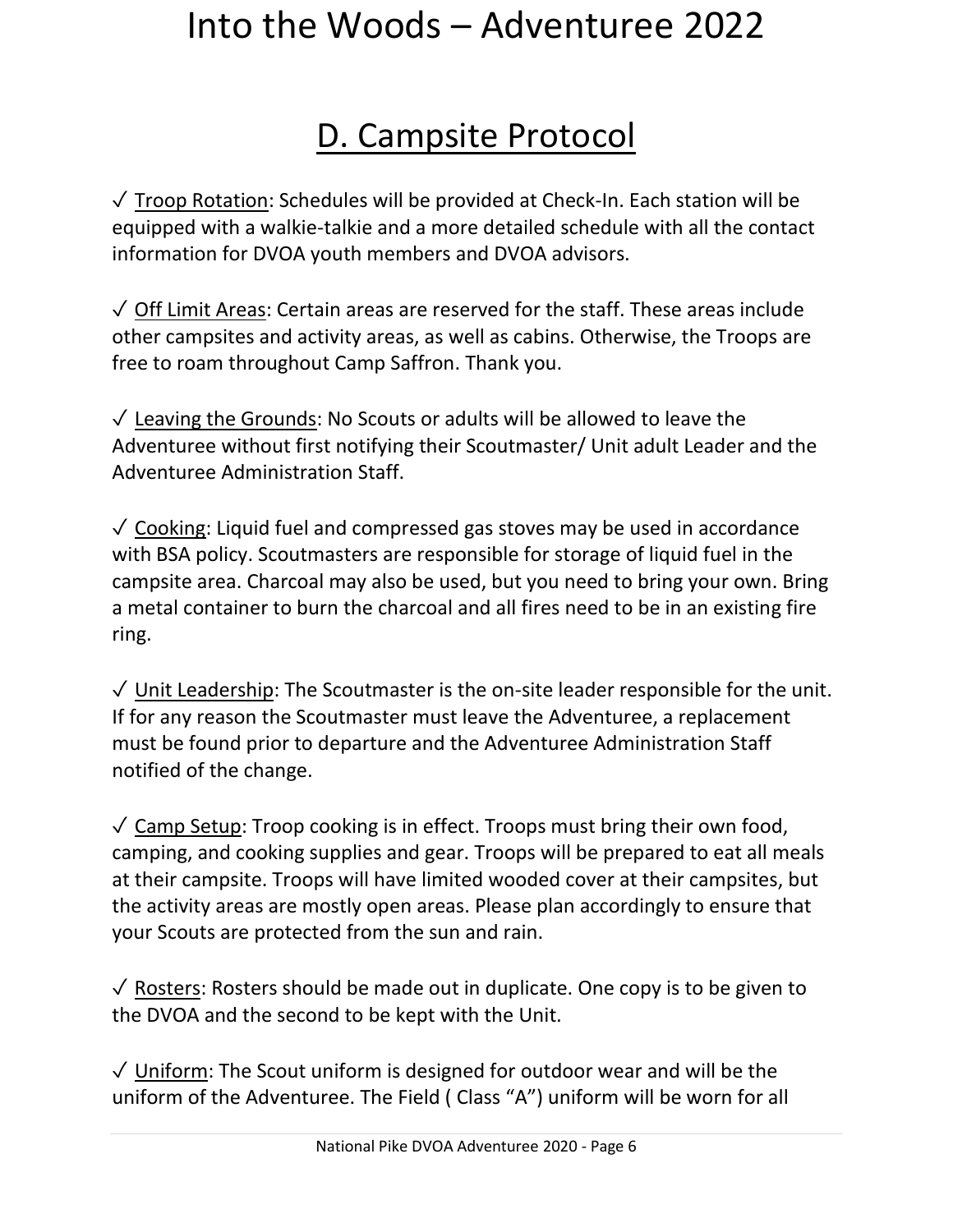Adventuree gatherings, including any Flag Ceremonies and Saturday Campfire. The Activity ( Class "B") uniform is the Saturday uniform of the day for all Scouts. If a scout does not have a Class B uniform (scout T-shirt), a solid colored tee shirt with no logo or message on it may be worn. If an inappropriate tee shirt is worn, the scout will have to put their Field uniform shirt back on. BE PREPARED for rain and potentially chilly evenings.

✓ First Aid: Troops are responsible for initial first aid for their Scouts. If the injury requires more than a band aid, bring the scout to the first aid station immediately. The first aid station is co-located at the Cole Lodge or Dining Pavilion. Refer to the Emergency Plan at the end of this guide for more information on handling injuries. Injuries due to flying shrapnel should be brought to the First Aid Station immediately.

✓ Restroom Facilities: Latrines are located at the campsites. They may or may not have toilet paper and soap so Troops should plan accordingly. Troops are responsible for maintaining the cleanliness of these facilities. There will also be restroom located at the Cole lodge, Scout shop, and shower house. Observe posted signs for bathroom facilities. Most bathrooms are restricted to particular ages and genders.

 $\sqrt{ }$  Waste Disposal: Do not burn or bury any trash. You pack it in; you pack it out. There are no dumpsters. Observe Leave No Trace principles!

✓ Water: Broadcreek will be in the midst of replacing the water lines and water will not be available in the campsites or cabins. Water will be available at RHQ, the dining hall, and from water bufflalos parked around camp. Contact Staff if you need more information. Troops are encouraged to bring sufficient water with them for the weekend.

 $\sqrt{ }$  Troop Duties: Each Troop will be responsible for maintaining the 11th point of the Scout Law, A Scout is Clean. If you notice trash on the ground pick it up, clean up after yourself. Also, each Troop will be assigned an area to help clean in addition to their campsite.

✓ Motor Vehicles and Trailers: A Troop trailer will be allowed to remain in the Troop campsite throughout the weekend. No vehicles will be allowed to remain in the campsite. One Vehicle per Troop will be allowed to drive back to the campsite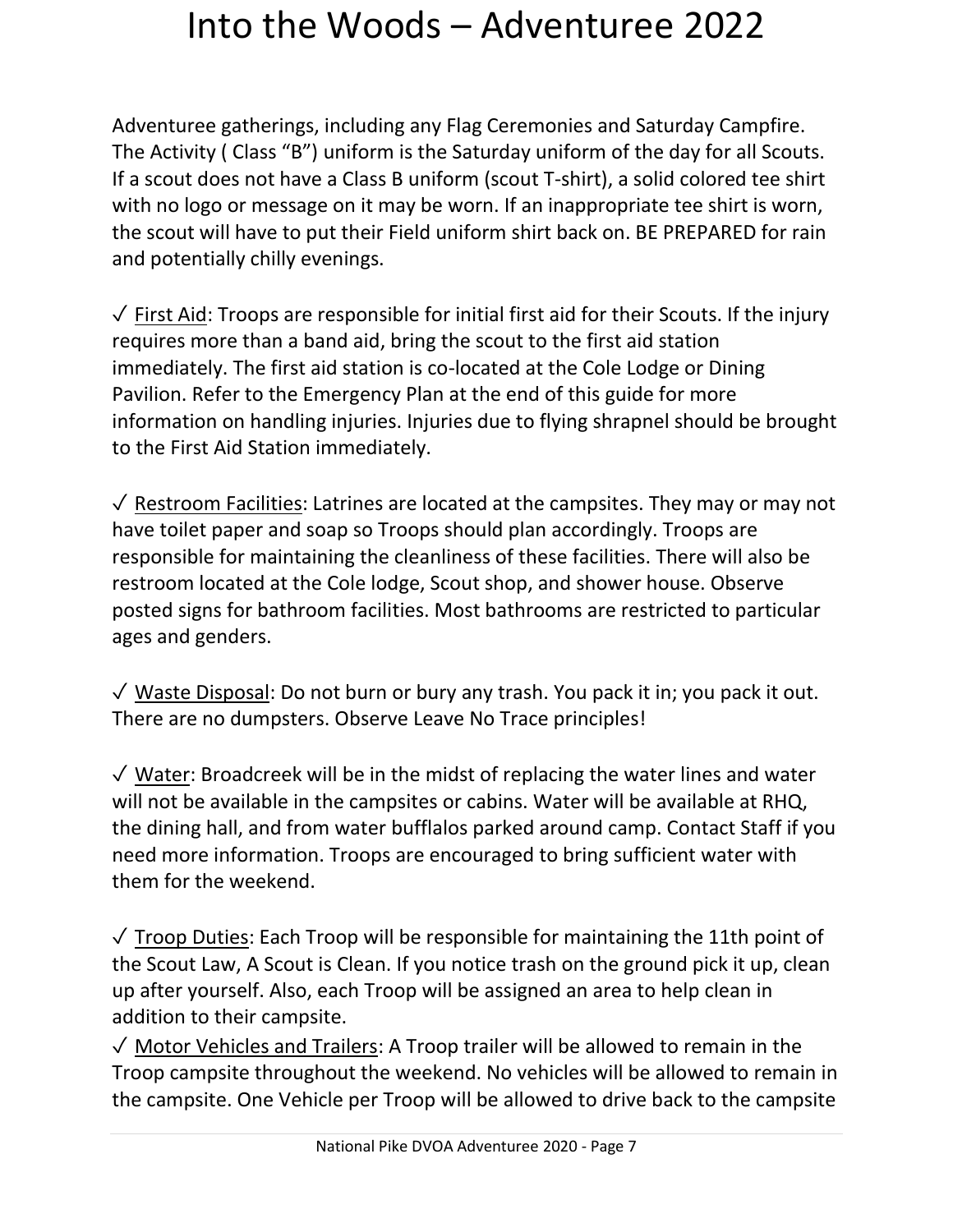to drop off gear and/or the Troop trailer. No other vehicles will be allowed back to the campsites. There will be no vehicles driving back to the campsite while camp is in progress. That means that all Troop trailers must be dropped off at the campsite before 9:00 PM Friday night and cannot be picked up until 9:00 AM Sunday morning. The Adventuree Staff will be arriving at 5:00 PM Friday, March 17th to begin check-in participants and for Troops to be able to drop off trailers. If other accommodations are needed please contact the DVOA Advisor as soon as possible.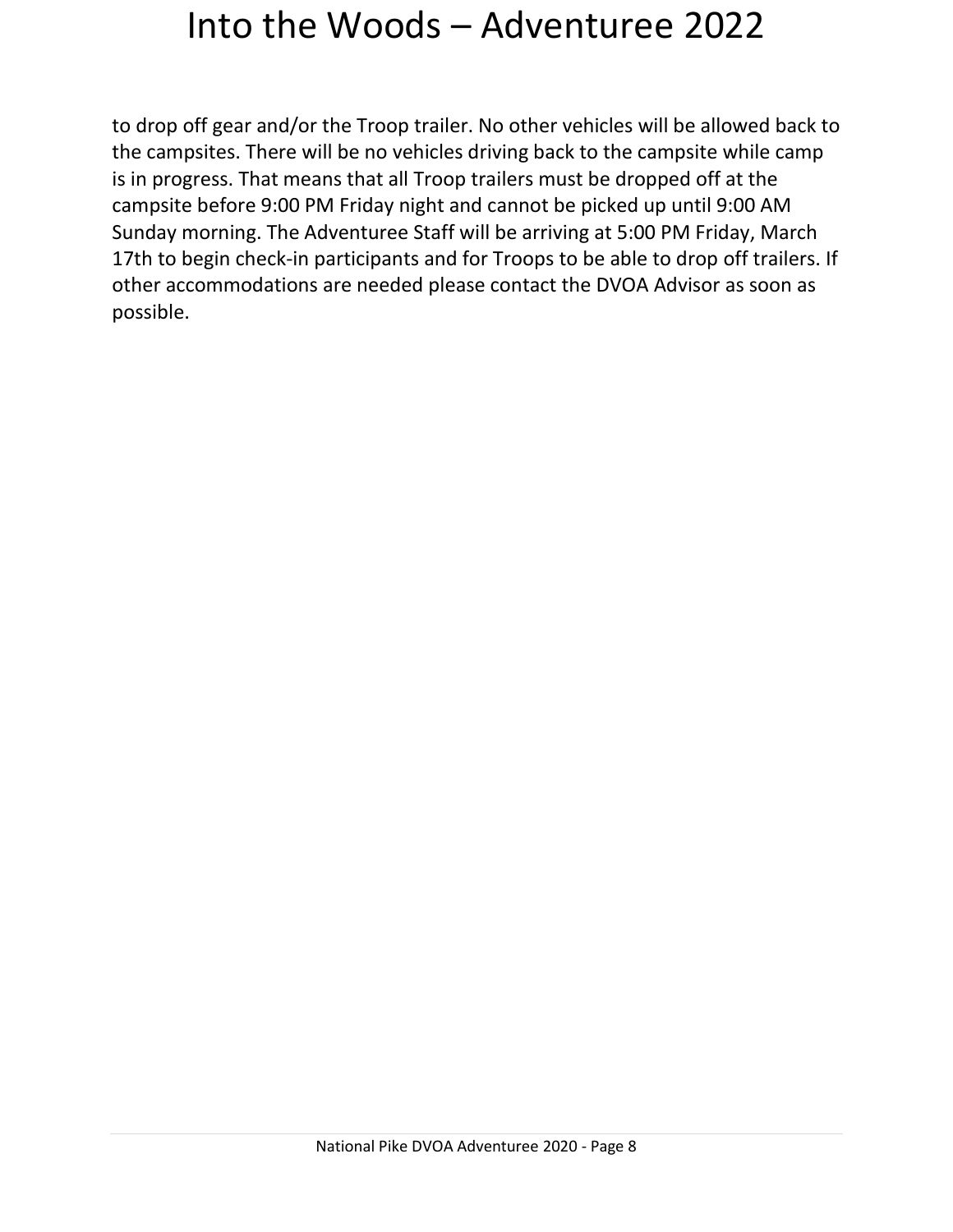### E. Safe Scouting

✓ As in all Scout outings, Safe Scouting regulations are in effect for all participating units and people. The BSA's Guide to Safe Scouting is the authoritative source for all safety-related questions. Several aspects of Safe Scouting that are particularly relevant to this event are outlined below for emphasis.

o Follow the Scout Oath, Law, and Outdoor Code at all times o Leave No Trace

 $\sqrt{\frac{1}{10}}$  Alcohol: No alcoholic beverages of any kind will be allowed at any time. It is against Scouting regulations. If alcohol is discovered, you will be told to leave the Adventuree.

 $\sqrt{\ }$  Knife and Axe Safety: An axe yard shall only be set up in the event they are needed and must be clearly marked. Scouts will carry folding knives only if they have earned their Totin' Chip. Sheath knives are not part of Scouting and are not allowed at the Adventuree. Leave them at home! There will be no warnings!

 $\sqrt{\ }$  Fire Safety: Campfires must be above the ground in containers except for the designated Saturday Adventuree Campfire site. No ground fires are permitted. Please be especially careful to follow fire safety protocols throughout the event. The presence of so many people in one area increases the potential impact of a fire-related incident.

 $\sqrt{\frac{Fuel Safety}}$ : Knowledgeable adult supervision must be provided when Scouts are involved in the storage, handling, or lighting of chemical fuels. Flammable liquids, such as gasoline are not permitted for starting any fire.

#### **LIGHTNING SAFETY AWARENESS**

NOAA's National Weather Service says "When Thunder Roars, Go Indoors!" If you can hear the thunder then you are in the danger zone. Stay inside until 30 minutes after you last hear thunder. If there is a Weather Emergency, the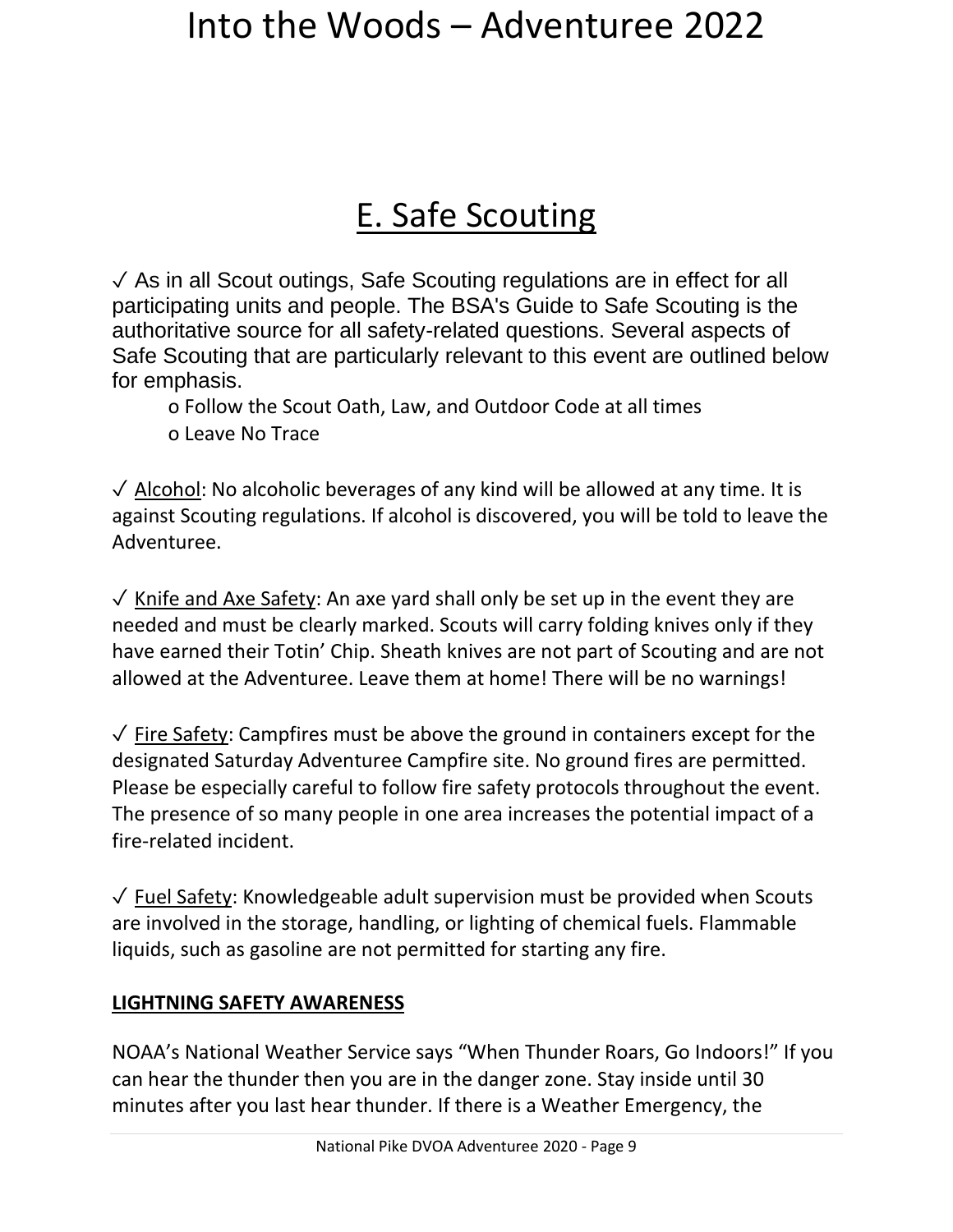Adventuree Staff will determine the action necessary to keep Attendee's Safe. All details will be discussed during the SPL Meeting Friday Night.

#### What to Do:

Acceptable courses of action when the person hears thunder are to get inside a safe building. A safe building is one that is fully enclosed with a roof, walls and floor, with electrical wiring and plumbing. (safest course of action) or safe vehicle. A safe vehicle is any fully enclosed metal-topped vehicle such as a hard-topped car, minivan, bus, truck, etc. (less safe than a safe building) if one is in the woods, you should take cover in a forest, in a stand of the shorter trees, staying as far as possible from any single tree, if possible. The person should keep his feet together.

#### Be Aware:

To estimate the distance between you and a lightning flash, you can use the "Flash to Bang" method: If you observe lightning, count the number of seconds until you hear thunder. Divide the number of seconds by five to get the distance in miles. Remember that if you can hear the thunder then you are in the danger zone.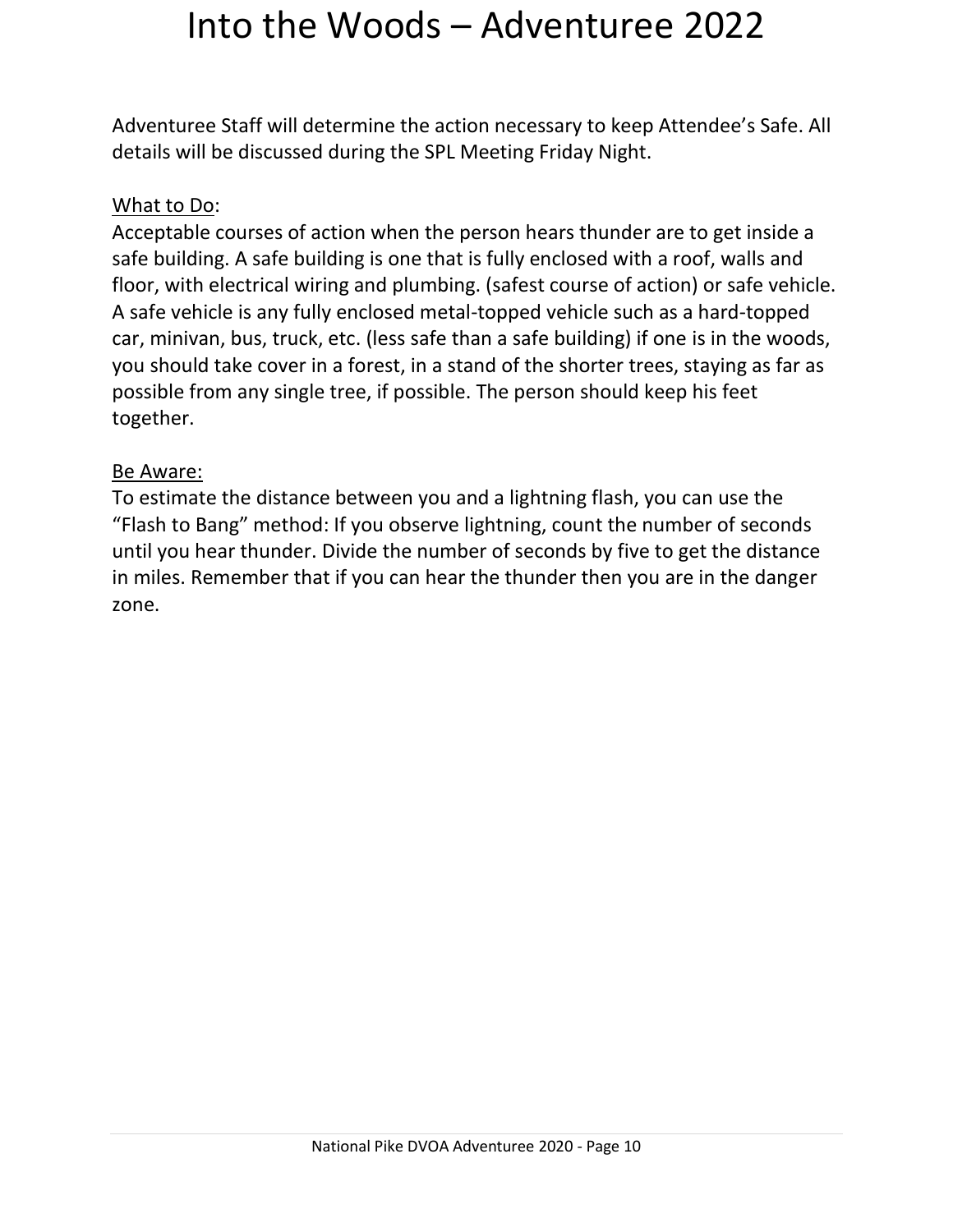### **Attachments**

#### 1. Emergency Procedures

#### INJURIES AND ILLNESS

If any of our adults who attend this event are medical professionals then please let the Adventuree Staff know upon your arrival. If units know of campers with serious medical problems, please discreetly inform the Health and Safety Staff. The camp rangers are trained First Responders (confirm this with Taadie) and are available at all times. For a medical emergency that requires emergency medical services (EMS) dial 911 and tell the dispatcher your location (including directions to get to site at camp). Please stay on the line until the dispatcher releases you. Send someone to the designated site access point to escort the EMS personnel to the patient. Notify Event Staff immediately. Troops are responsible for ensuring compliance with youth protection guidelines by providing additional Scouts or Scouters in the event a Scout is transported offsite for treatment.

In the event of an emergency, contact any member of the Event Staff - they will be able to get you the help you need. The Health and Safety Staff will have FRS radios for the event. If a Troop Scoutmaster or other Adult Leader desires to stay in contact with the Health and Safety Staff using his own FRS radio, please bring the radio to the Friday evening Leaders meeting and the Health and Safety Officer will provide the channel they will be operating on. Adults only please! a. If an emergency occurs then follow the emergency action steps: CHECK - CALL -- CARE.

i. CHECK -- Check the scene for safety -- if the scene is safe then approach the victim and check for responsiveness. If the scene is unsafe call for help. If the victim is unconscious or confused or suffering from a life-threatening condition then call 9-1-1

ii. CALL -- For life-threatening and serious medical emergencies: 9-1-1 iii. CARE – Get assistance from the trained Health and Safety First Responder Team located at Headquarters to provide care for life-threatening conditions. Do not move the patient unless the area becomes unsafe or you have to move him to provide care for life-threatening conditions (e.g., CPR)

#### 2. Campfire Participation Form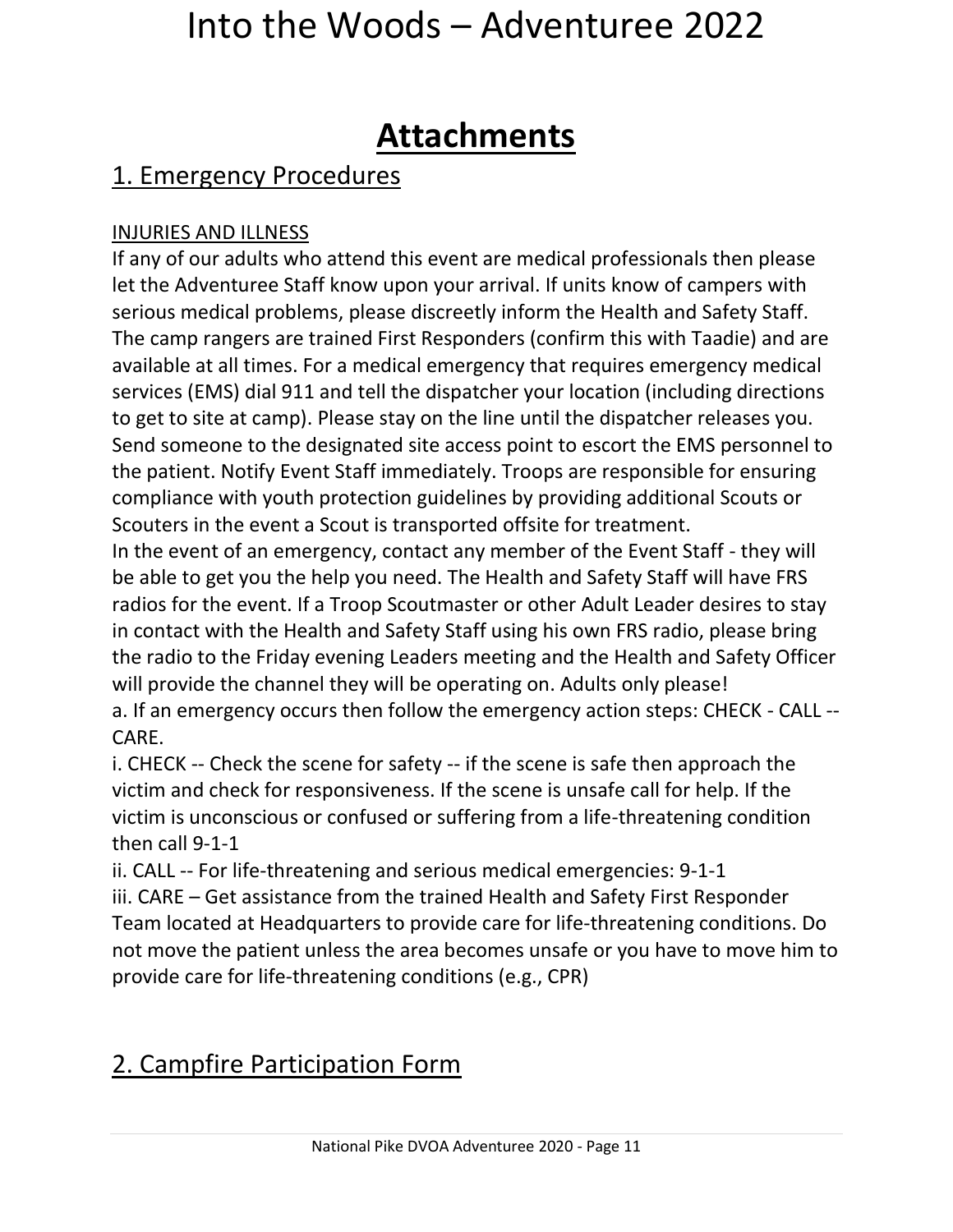✓ Please complete this form and return it at the Adventuree Leaders Meeting on Friday night or by Lunch Saturday at the latest

✓ A separate form for each Troop/Patrol or Crew is needed.

✓ Please limit songs and skits to no more than 5-minutes.

Troop:\_\_\_\_\_\_\_\_\_\_\_\_\_\_\_\_\_\_\_\_\_ Patrol:\_\_\_\_\_\_\_\_\_\_\_\_\_\_\_\_\_\_\_\_\_\_\_\_

Title of Song or Skit:\_\_\_\_\_\_\_\_\_\_\_\_\_\_\_\_\_\_\_\_\_\_\_\_\_\_\_\_\_\_\_\_\_\_\_\_\_\_\_\_

Patrol Leader's Name:\_\_\_\_\_\_\_\_\_\_\_\_\_\_\_\_\_\_\_\_\_\_\_\_\_\_\_\_\_\_\_\_\_\_\_\_\_\_\_\_

Scoutmaster Name:\_\_\_\_\_\_\_\_\_\_\_\_\_\_\_\_\_\_\_\_\_\_\_\_\_\_\_\_\_\_\_\_\_\_\_\_\_\_\_\_\_\_

Please give a short description of the Song or skit:

APPROVED BY: \_\_\_\_\_\_\_\_\_\_\_\_\_\_\_\_\_\_\_\_\_\_\_ (DVOA Member (Silver loops))

#### 3- Clean Up Duty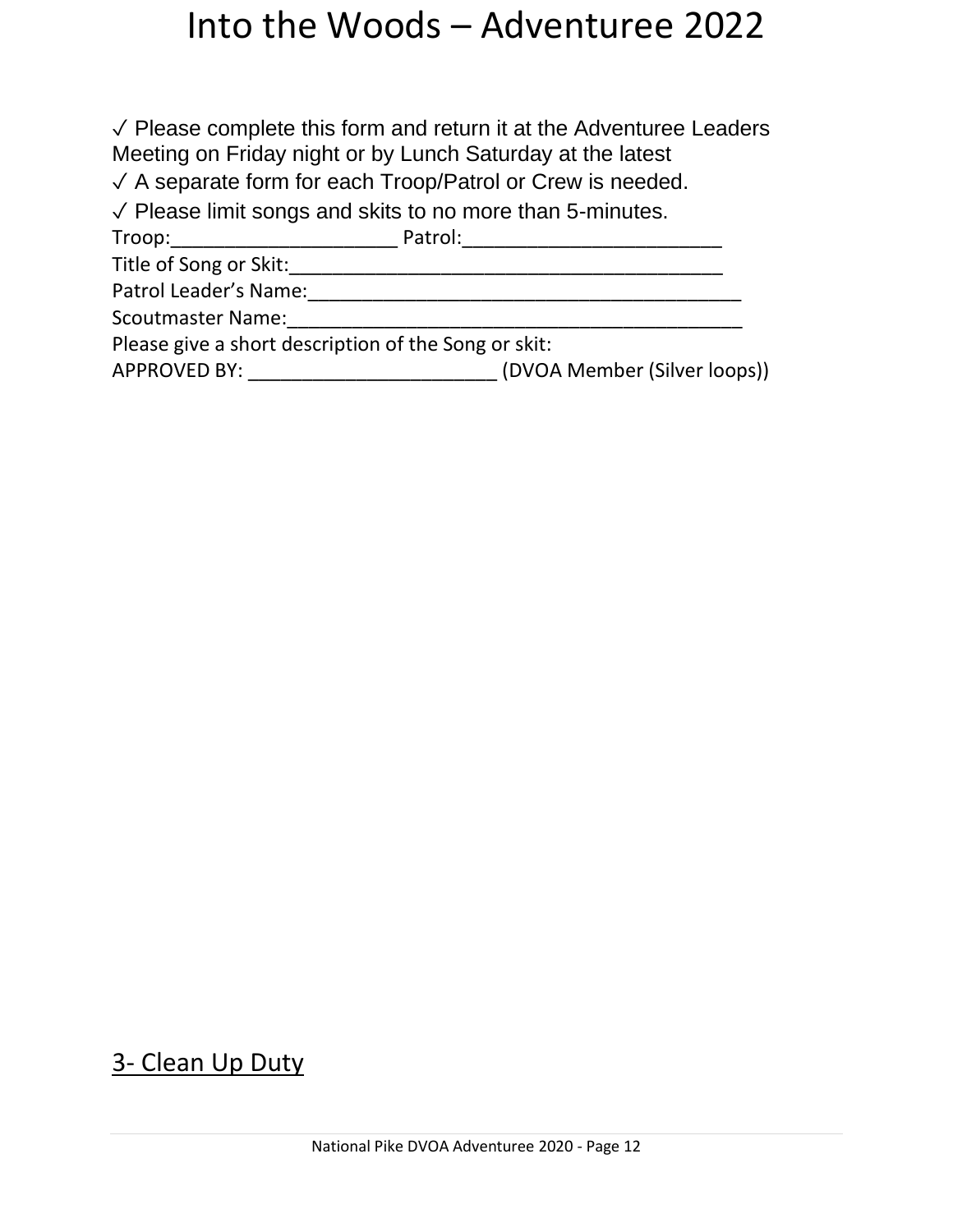| Troop: _____________________                                 |  |  |
|--------------------------------------------------------------|--|--|
| Campsite Cleanup Done? Yes? No?                              |  |  |
|                                                              |  |  |
| Camp Grounds Clean Up: Camp Grounds Clean Up:                |  |  |
|                                                              |  |  |
| <b>Check List</b>                                            |  |  |
| $\sqrt{2}$ Did you remember to fill out the Evaluation Form? |  |  |
| √ Did you pick up Your Patches? ____                         |  |  |
| $\sqrt{2}$ Do you still have everyone?                       |  |  |

#### 4. Adventuree 2022: Evaluation Form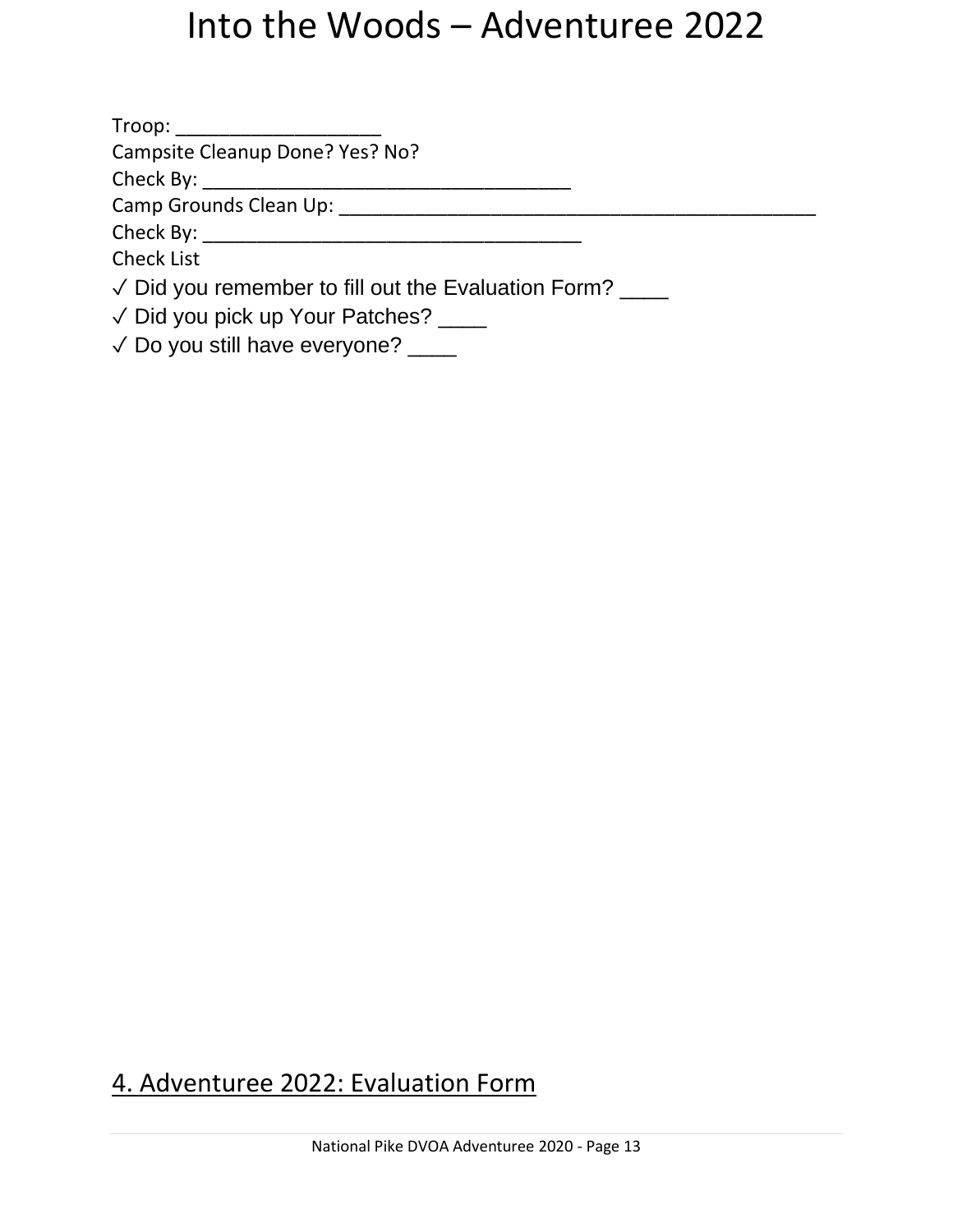Please have your SPL and attending youth fill out this evaluation form. Patches will be given upon return of the form.

Pick three (3) activities that you want to see again NEXT year. (You can pick more)

Pick one (1) or more activities that you think should be dropped from the program

If you could have changed two (2) things about the Adventuree (weather doesn't count)-

This event would have been MUCH easier for your Troop if the Venturing Staff...

Favorite Thing about the Adventuree?

Any suggestions/Comments?

Thank you for your Feedback! We hope you enjoyed your time and hope to see you next year! -National Pike Venture Crews

5. Merit Badge Information

#### Leather working, animal science and soil and water conservation

#### **Time slots and prereqs**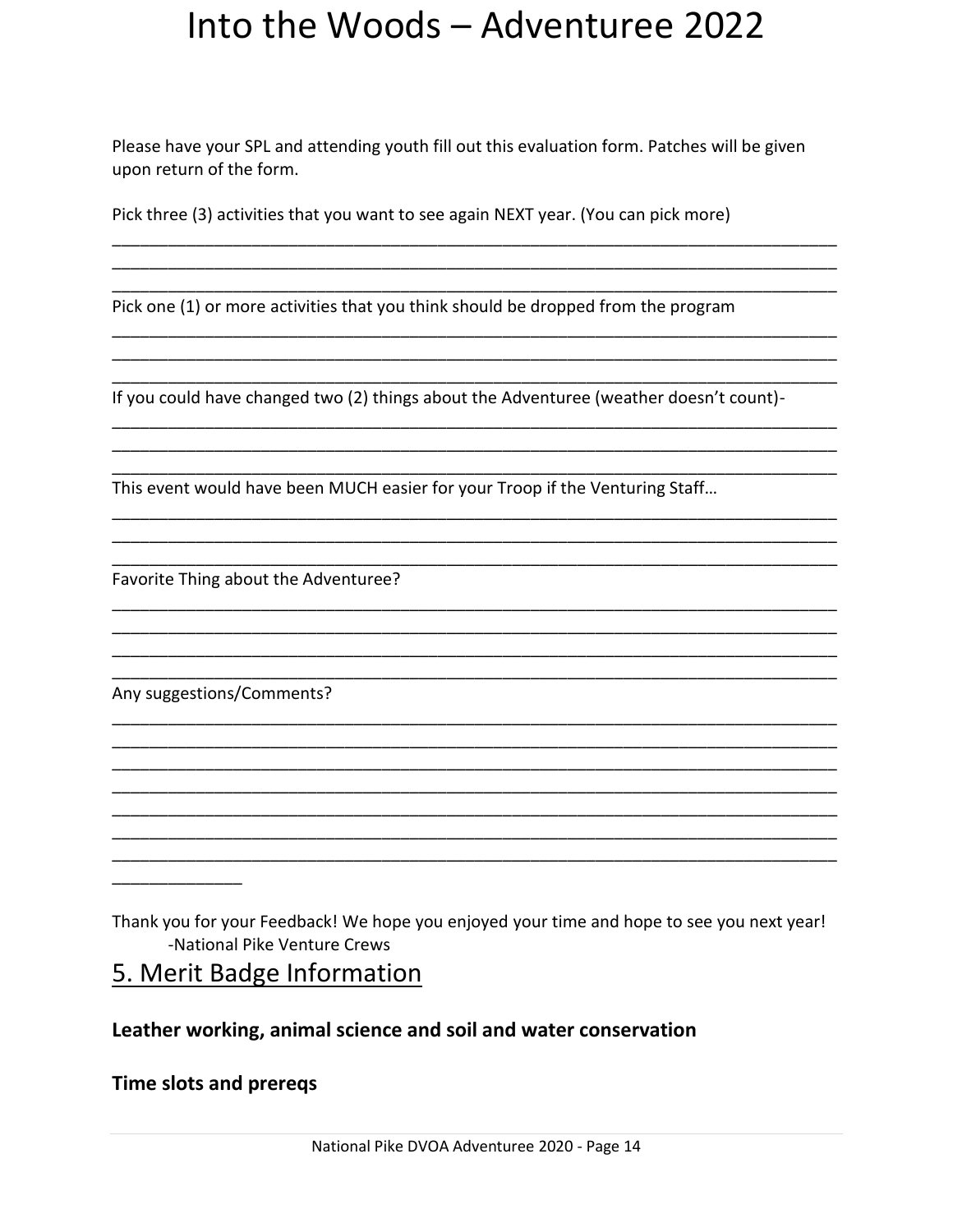# **UNIT REGISTRATION FORM**

**If more room is needed, please start another page. Leaders please put you phone numbers under you lines also for the Staff. Thanks. This information can also be turned in as a unit spreadsheet instead.**